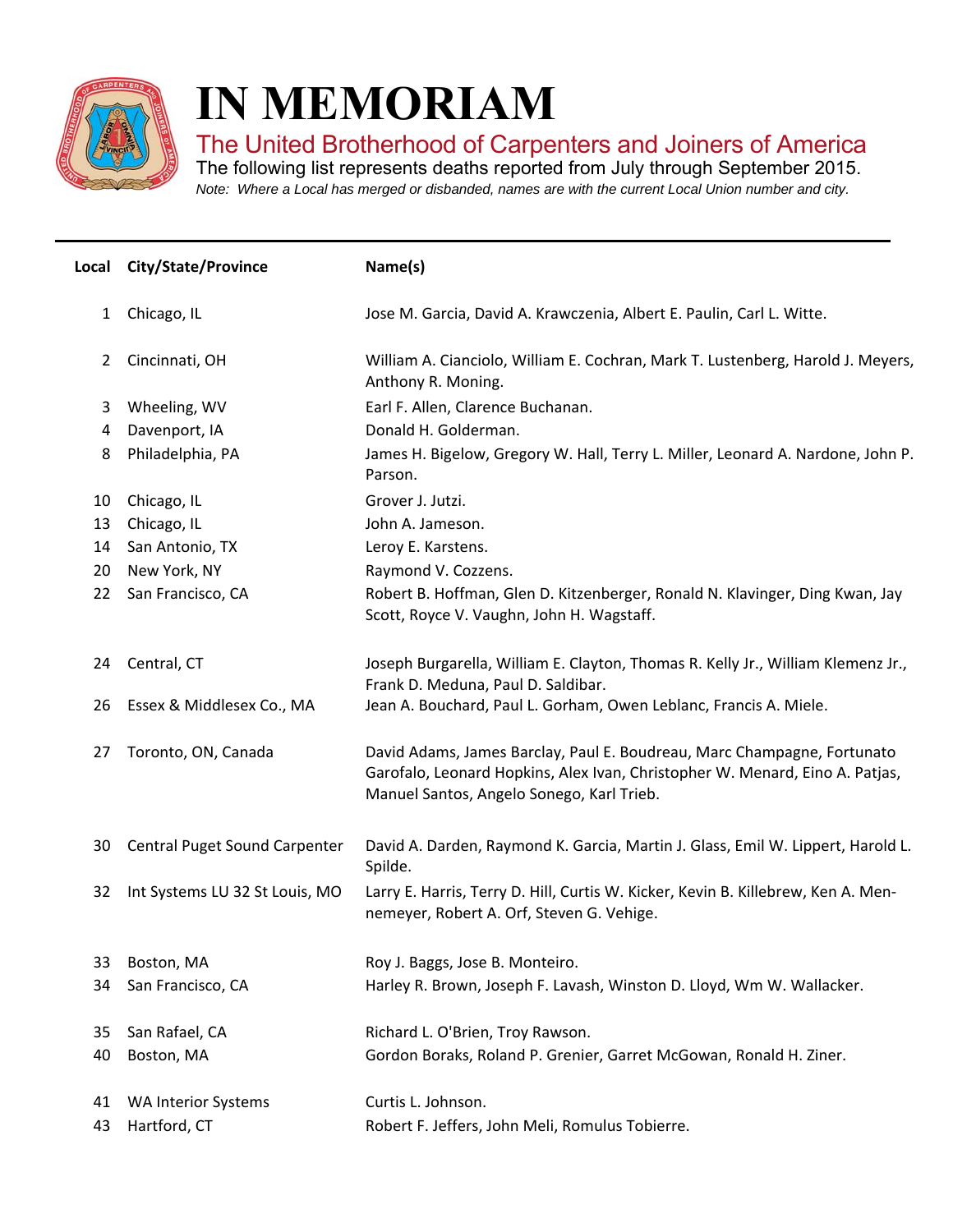| 45  | Queensvillage, NY            | Lawrence J. Johnson, Kevin Kiernan, Andrew R. Nezolosky.                                                                                                                                                  |
|-----|------------------------------|-----------------------------------------------------------------------------------------------------------------------------------------------------------------------------------------------------------|
| 46  | Sacramento, CA               | David O. Avendano, Ronald L. Canupp, Don L. Fulmer, Hugh E. Hubbell, William<br>J. Kracher, Dave S. Mathers, William W. Phillips, Francis Shine Jr., Maurice G.<br>Tidwell.                               |
| 50  | Oak Ridge, TN                | John H. Cutshaw.                                                                                                                                                                                          |
| 51  | Boston, MA                   | Paul F. Lambert.                                                                                                                                                                                          |
| 54  | Chicago, IL                  | Robert L. Pauscher.                                                                                                                                                                                       |
| 55  | Denver, CO                   | Charles W. Decker.                                                                                                                                                                                        |
| 56  | Boston, MA                   | Albert Chlebek, Warrick Mitchell.                                                                                                                                                                         |
| 58  | Chicago, IL                  | Scott C. Bodeman, Charles R. Kjellstrand, Michael J. Reid Sr., Cyril Wagner Jr                                                                                                                            |
| 59  | Central & Eastern WA         | Larry C. Colburn, Phillip Cruz Jr., Byron R. Greene, Larry D. Melloon.                                                                                                                                    |
| 62  | Chicago, IL                  | Wilbur E. Ditewig.                                                                                                                                                                                        |
| 67  | Boston, MA                   | Daniel R. Lavoie.                                                                                                                                                                                         |
| 68  | Minnesota State Interior Sys | Donald W. Guentzel, James M. Lambert, Donald S. Persons, Joseph D. Vance.                                                                                                                                 |
| 70  | North Puget Sound Carpenters | Richard E. Hansen, Frank Johnson.                                                                                                                                                                         |
| 74  | Hixson, TN                   | Julian E. Phillips.                                                                                                                                                                                       |
| 80  | Chicago, IL                  | Robert G. Klug, Gregory E. Zaremba.                                                                                                                                                                       |
| 82  | Great Falls, MT              | Donald C. Pavlish.                                                                                                                                                                                        |
| 83  | Halifax, NS, Canada          | David N. Macphee, Clarence Smith, Wm A. Verge.                                                                                                                                                            |
| 84  | California, PA               | Richard G. Kraeer.                                                                                                                                                                                        |
| 92  | St Louis, MO                 | Michael K. Bloecher, Justin Fitzgerald, Ben H. Franken, Sammie A. Martin.                                                                                                                                 |
| 93  | Ottawa, ON, Canada           | Richard Giroux, Jason Keeler, Marcel Mallette.                                                                                                                                                            |
| 94  | Providence, RI               | David A. Anyon, Alfred Bettencourt, Ernest S. Lavalley, James F. Loftin, Russell<br>O. Mack Jr., Joseph Perry, Wilfred E. Simard, Fransceco A. Sinapi, William L.<br>Vick.                                |
| 96  | Millwrights, Kennewick, WA   | Donald A. Harris, Richard Rothanburg.                                                                                                                                                                     |
| 97  | St. Louis, MO                | Paul R. Allen Jr., Joseph E. Brown, David L. Dickinson, Benj E. Franklin, Albert E.<br>Herrmann, James R. Hopson, Norman L. House, Arthur K. King, Garnett M.<br>Krumm, Floyd S. Ladd, James A. Salewske. |
| 101 | Baltimore, MD                | Richard A. Cross, Fred E. Davis, Paul G. Price, Robert Sisselberger.                                                                                                                                      |
| 102 | Oakland, CA                  | Paul J. Phillips, David K. Wick, Dale R. Williams.                                                                                                                                                        |
| 106 | Des Moines, IA               | Donald L. Ross, Milford L. Taylor.                                                                                                                                                                        |
| 107 | Worcester, MA                | David H. Arsenault.                                                                                                                                                                                       |
| 108 | Springfield, MA              | Robert E. Berneche, Paul P. Chartier Sr., John R. Hegarty, D. J. Pedulla Jr                                                                                                                               |
| 110 | St Joseph, MO                | Alva G. Manship, Vachel U. Murphy, Roger C. Philipi, Kenneth E. Shell.                                                                                                                                    |
| 111 | Merrimack Valley, MA         | Alvin R. Blaney, Albert A. Dubois, Armand A. Fournier Jr., Roland E. Letourneau,<br>Omer Ouellet, Robert E. Vezina.                                                                                       |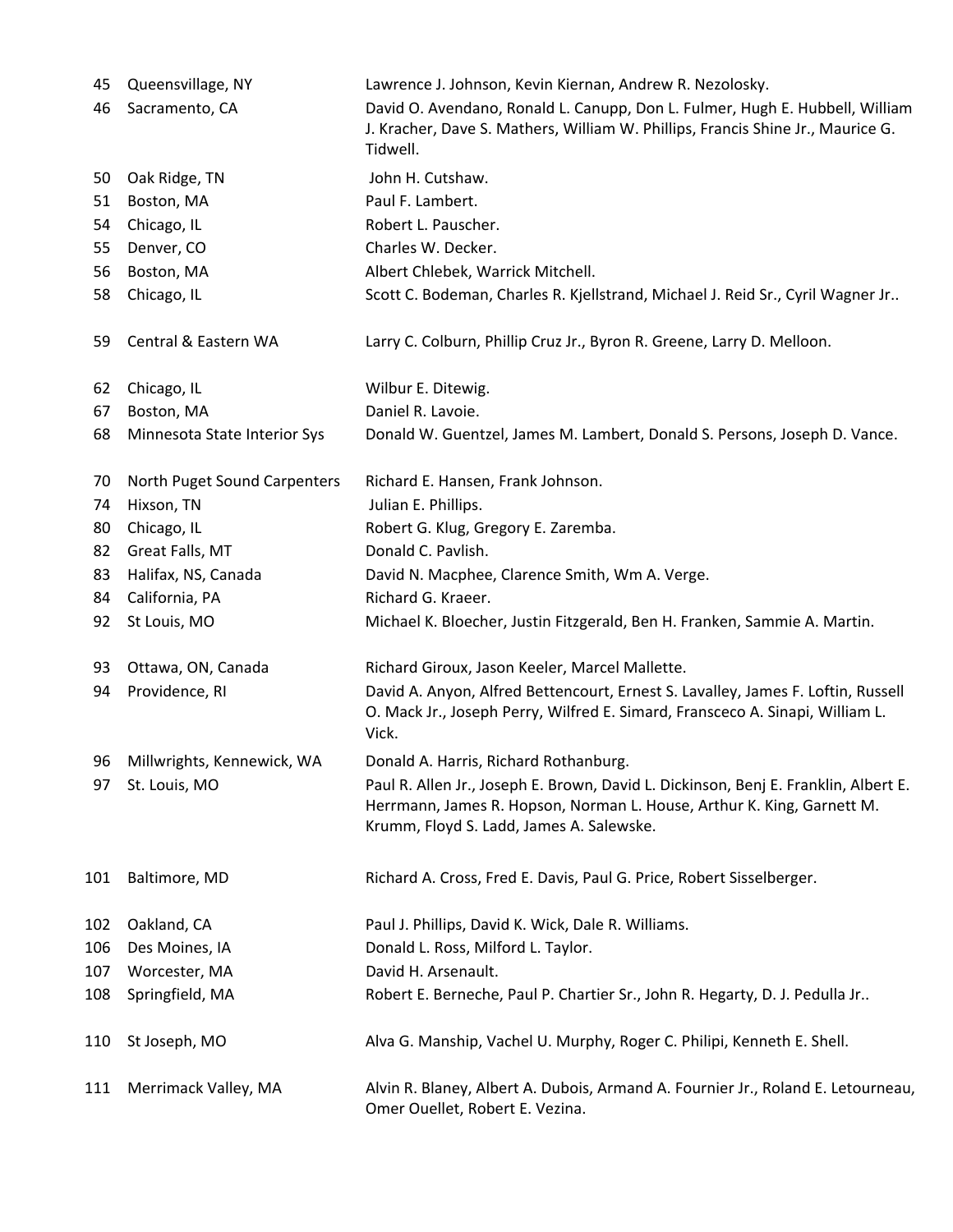| 118 | Local 118 New Hamsphire      | Roger H. Marquette.                                                                                                                                                                                                                                                                                                                                                     |
|-----|------------------------------|-------------------------------------------------------------------------------------------------------------------------------------------------------------------------------------------------------------------------------------------------------------------------------------------------------------------------------------------------------------------------|
| 129 | South Puget Sound Carpenters | Henry C. Farinas, Thomas Lonn, Bill P. Nelson, James B. Shelton, Ardis L. Soholt,<br>Bob D. Spaulding, Gene F. Tyler.                                                                                                                                                                                                                                                   |
| 132 | Washington, DC               | Lawrence F. Cooper.                                                                                                                                                                                                                                                                                                                                                     |
| 133 | Terre Haute, IN              | Duane T. Burk.                                                                                                                                                                                                                                                                                                                                                          |
| 136 | Monroe, OH                   | Rick L. Deem, Thomas H. Trimbach.                                                                                                                                                                                                                                                                                                                                       |
| 142 | Pittsburgh, PA               | Jerome W. Black, Eugene P. Hurley, Eugene J. Vennare.                                                                                                                                                                                                                                                                                                                   |
| 150 | Ventura County, CA           | Shae M. Kline.                                                                                                                                                                                                                                                                                                                                                          |
| 152 | Contra Costa County, CA      | Steve L. Andrade, Willis L. Fowble, Louis L. Gutierrez, Ralph Hiebert Jr., Norman<br>W. Jewett, Jack Plumbridge, Rocky L. Romero, Jesus G. Valdez.                                                                                                                                                                                                                      |
| 157 | New York, NY                 | Anthony Carbone, James J. Correll, Noel H. Deane, Max Fechter, Enzo Felicis-<br>simo, Richard Karlson, Fred J. Lacroce, Esko J. Lahti, Frank N. McCabe, Dome-<br>nick L. Melillo, Kevin M. Molloy, Frank Mule, Gunther Neumann, Thomas F.<br>Normoyle, Mike D. Petrulli Jr., Gerald Riney, Ismael S. Rodriguez, Hector<br>Sanchez Jr., Mayer Spiro, Michael J. Vitacco. |
| 166 | Rock Island, IL              | Robert T. Ingelson.                                                                                                                                                                                                                                                                                                                                                     |
| 171 | Youngstown, OH               | Kenneth E. Marapese, Robert L. Morton, Howard C. Theis.                                                                                                                                                                                                                                                                                                                 |
| 174 | Joliet, IL                   | Terry Dent, Raymond H. Jones, Joseph M. Mcavene, Ulish Moore Jr., Edward<br>Shain.                                                                                                                                                                                                                                                                                      |
| 175 | LU 175 Louisville, KY        | Ronald L. Day.                                                                                                                                                                                                                                                                                                                                                          |
| 180 | Vallejo, CA                  | Rafael A. Gonzalez Jr., Richard L. Hague.                                                                                                                                                                                                                                                                                                                               |
| 181 | Chicago, IL                  | Bernard P. Kopitar, Clyde Nelson.                                                                                                                                                                                                                                                                                                                                       |
| 184 | Salt Lake City, UT           | Weldon D. Vantassell.                                                                                                                                                                                                                                                                                                                                                   |
| 186 | Steubenville, OH             | Theodore E. Wallace.                                                                                                                                                                                                                                                                                                                                                    |
| 195 | Peru, IL                     | Wayne H. Liebhart.                                                                                                                                                                                                                                                                                                                                                      |
| 200 | Columbus, OH                 | Donald Fulks, Richard L. Grubb, Robert R. Hutchison, Lane Land, Paul F. Loud-<br>erback, Lavon Maynard, Rodney W. Payne, Blaine L. Sapp.                                                                                                                                                                                                                                |
| 202 | Traverse City, MI            | Edward J. Kalchik, Willard W. Klein, Frank F. Siegwart, Daniel E. Sohasky.                                                                                                                                                                                                                                                                                              |
| 209 | San Fernando Valley, CA      | Mims Bowen, Howard R. Dahlquist, Donald R. Hoel, Roderick J. Martin, John M.<br>Schuetze, John F. Thieman, Dean W. Wallace, Napoleon Webb.                                                                                                                                                                                                                              |
| 210 | Stamford, CT                 | Joseph P. Cognetta, Anthony T. Delbene, Franz G. Dufner, Milton E. Forstrom<br>Sr., Paul B. Vaughn.                                                                                                                                                                                                                                                                     |
| 214 | Lebanon, PA                  | Elmer F. Faus, Carl W. Minchhoff, Sterling W. Mummert.                                                                                                                                                                                                                                                                                                                  |
| 217 | San Mateo County, CA         | George A. Young.                                                                                                                                                                                                                                                                                                                                                        |
| 218 | Boston, MA                   | Thomas A. Guilmain, Richard A. Mercadante, Steven Quinn, Harold B. Squibb.                                                                                                                                                                                                                                                                                              |
| 224 | LU 224 Evansville, IN        | Larry D. Kirtley, John R. Snyder.                                                                                                                                                                                                                                                                                                                                       |
| 230 | Pittsburgh, PA               | Dayton W. Meyers, Paul V. Shirer Jr                                                                                                                                                                                                                                                                                                                                     |
|     |                              |                                                                                                                                                                                                                                                                                                                                                                         |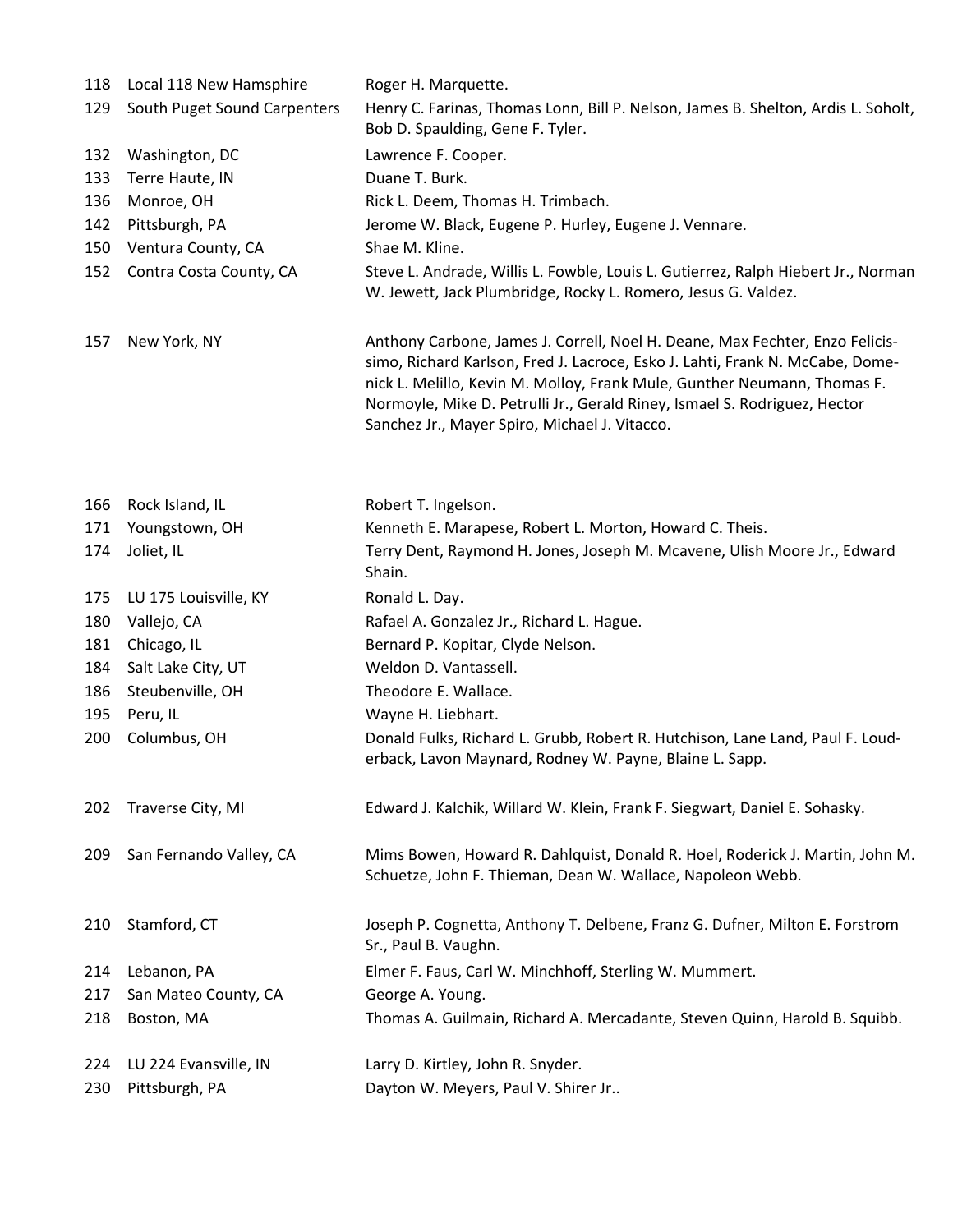| 237 | Peoria, IL                    | John Carroll, Robt L. Culbertson, Henry E. Davis, Richard L. Kenan, Phillip M.<br>Nunn, John L. Unes.                                                                                                                                                                                                                                                                                                  |
|-----|-------------------------------|--------------------------------------------------------------------------------------------------------------------------------------------------------------------------------------------------------------------------------------------------------------------------------------------------------------------------------------------------------------------------------------------------------|
| 243 | Champaign, IL                 | Max L. Balch Sr., Garrett L. Lingafelter, Percy A. McNutt, Shane S. Spicer, Roger<br>W. White.                                                                                                                                                                                                                                                                                                         |
| 250 | Waukegan, IL                  | Larry C. Ackerman, Roger A. Miller, Martin Sanchez, Howard M. Sandus Jr.,<br>Richard E. Schlag, Clayton S. Sommer.                                                                                                                                                                                                                                                                                     |
| 253 | Edison, NJ                    | Alvin K. Andersen, Cornelius P. Breure, Joseph S. DiMartino, Robert R. Golick,<br>Angelo J. Maratta, Alfonso D. Rubino, John E. Ruggieri, Kenneth W. Sewell, An-<br>thony T. Sterlacci.                                                                                                                                                                                                                |
| 254 | Edison, NJ                    | Russell R. Kimble, John Losso, Donald L. McNinch, Zolton W. Nemeth, Richard<br>T. Sheehan.                                                                                                                                                                                                                                                                                                             |
| 255 | Carpenters Local Union No. 25 | Leonard A. Bertett, James J. Eichwald, Nathaniel Gainer, Ronald A. Jackob,<br>Walter Kopp, Ken R. Mayfield, John S. Scheeler, Fred R. Yates.                                                                                                                                                                                                                                                           |
| 256 | Savannah, GA                  | George Preston, Titus E. White.                                                                                                                                                                                                                                                                                                                                                                        |
| 264 | Milwaukee, WI                 | Ernest Daufenbach, Ron J. Johannes, Peter M. Kane, Joseph J. Kelly, Thomas W.<br>Kennedy, Alvin L. St Onge, Kenneth G. Weber.                                                                                                                                                                                                                                                                          |
| 268 | Sharon, PA                    | Raymond C. Jones, Robt F. Morneweck.                                                                                                                                                                                                                                                                                                                                                                   |
| 270 | Springfield, IL               | Glenn R. Falk, Eugene A. Miller, David A. Schnepper.                                                                                                                                                                                                                                                                                                                                                   |
| 271 | Eugene, OR                    | William Huett, Paul E. Kerth, Rochus Meyer.                                                                                                                                                                                                                                                                                                                                                            |
| 272 | Chicago Heights, IL           | John F. McLaughlin, John M. Wyman.                                                                                                                                                                                                                                                                                                                                                                     |
| 275 | Newton, MA                    | Abraham Bozian, Thomas R. Gill.                                                                                                                                                                                                                                                                                                                                                                        |
| 276 | Batavia, NY                   | Michael J. Catanzaro, Eugene F. Cullen, Joseph H. Evans Sr., Rudolf Gefaeller,<br>Edward C. Hoffman, Lawrence A. Johnston, Edward J. Mader, Raymond<br>Mastrangelo, John B. McLavy, Sherwood Sampson, Daniel J. Smith, William H.<br>Stanton, Raymond E. Vanburen, Myron G. Zimmerman                                                                                                                  |
| 277 | Binghamton, NY                | Dominick Delucia, Elden E. Dunn, Robert E. Frigon, Anthony P. Giruzzi Jr.,<br>Thomas J. Marsella, Joseph Murabito Jr., Bruce L. Myers, Gary D. Sheldon,<br>Robert L. Youells.                                                                                                                                                                                                                          |
| 279 | Hopewell Junction, NY         | George W. Adams, John A. Basile, Jose R. Calaca, Fred Caruso, Amerigo Cavu-<br>oto, Steven J. Conklin, M. H. Connor Jr., John Conroy, Hubert C. Decosta, Philip<br>L. Denunzio, Nicholas Difabio, Steve Draganchuk, Richard T. Gerace, Jeffrey B.<br>Kayser, John A. Kelly, Philip G. Kight, Joseph J. Lanza Jr., Earl B. Morris, Karl<br>Moschner, Joseph Parisi, Anthony D. Sarli, Anthony J. Spano. |
| 283 | Augusta, GA                   | Billy G. Bowick.                                                                                                                                                                                                                                                                                                                                                                                       |
| 285 | Akron, OH                     | Benjamin W. Crall, Charles W. Davidson, Rob W. Hughes, Paul M. Moir, Gene<br>R. Redmond, Eugene L. Rowland, Edwin L. Speedy, Leonard E. Staeger.                                                                                                                                                                                                                                                       |
| 290 | Hauppauge, NY                 | William C. Graeser, Lenny Lafratta, Emanuel Lathouris, Albert Levasseur, Rich-<br>ard J. Minnick, Thomas J. Oster, Pasquale V. Rauso, Angelo Roman, John S.<br>Schepanski, William R. Stewart, Victor Tammone, Edward C. Wider.                                                                                                                                                                        |
| 291 | Albany, NY                    | Jerry Fiscaletti, Irwin G. Jarvis.                                                                                                                                                                                                                                                                                                                                                                     |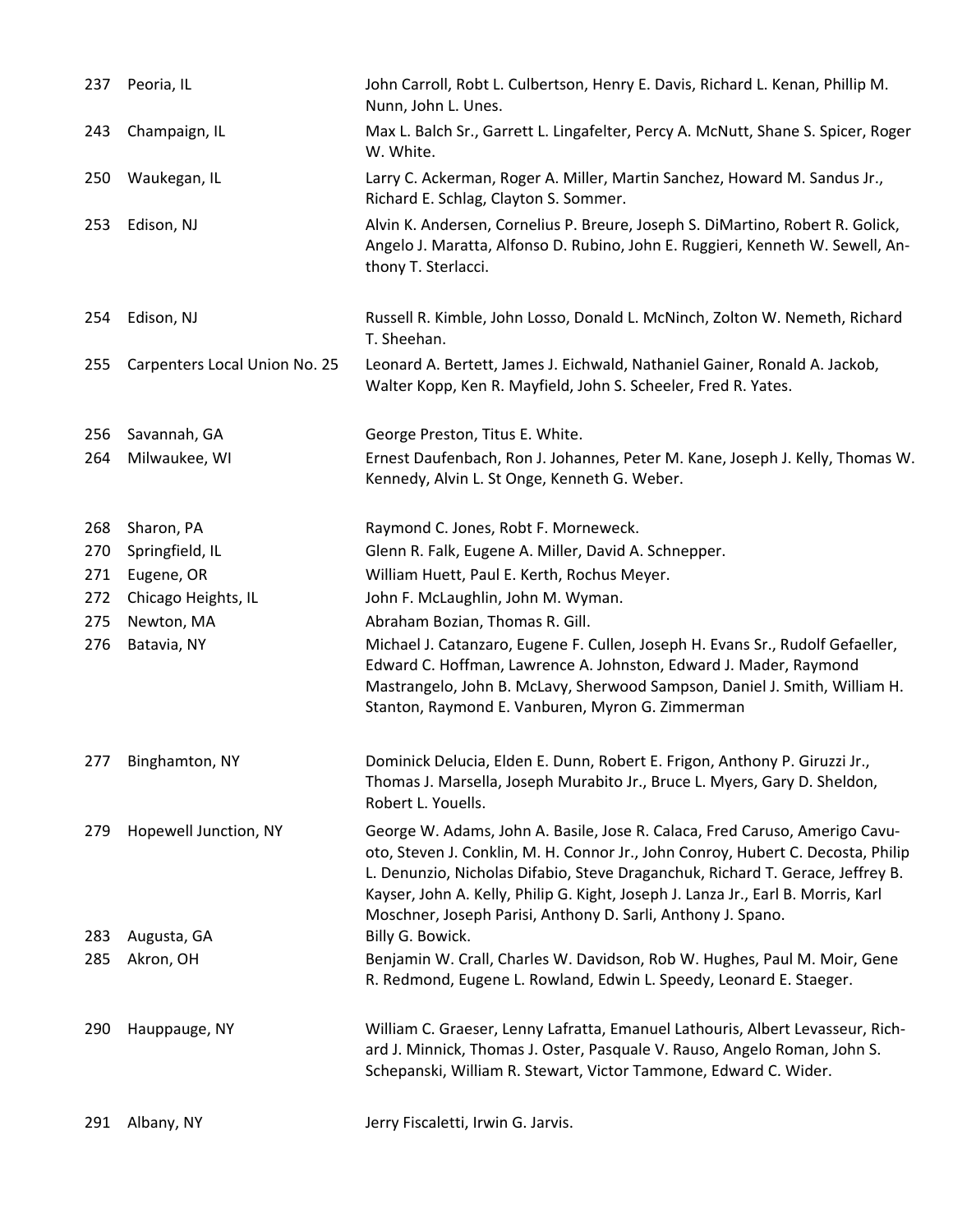| 301 | LU 301 Indianapolis, IN           | Visualdis I. Irbe, James F. Pattison II.                                                                                                                                                                                                                                                                                                                                      |
|-----|-----------------------------------|-------------------------------------------------------------------------------------------------------------------------------------------------------------------------------------------------------------------------------------------------------------------------------------------------------------------------------------------------------------------------------|
| 302 | Huntington, WV                    | Henry C. Ashworth.                                                                                                                                                                                                                                                                                                                                                            |
| 308 | Cedar Rapids, IA                  | Steve J. Lnenicka.                                                                                                                                                                                                                                                                                                                                                            |
| 311 | Joplin, MO                        | David S. Oliver.                                                                                                                                                                                                                                                                                                                                                              |
| 314 | Madison, WI                       | Robert L. Buske, Richard C. Emden, Duane S. Miller, Thomas J. Nonn, Ralph W.<br>Schweppe.                                                                                                                                                                                                                                                                                     |
| 315 | Kansas City, MO                   | Jessica J. Coleman, John R. Ellis, Carl E. Koch, Vernon R. Willson, Stan A. Wood-<br>cock.                                                                                                                                                                                                                                                                                    |
| 318 | Pelham, AL                        | Amanda L. Kendall.                                                                                                                                                                                                                                                                                                                                                            |
| 322 | Local 322-St. Paul, MN            | Delmer L. Bowman, David N. Dietz, Clayton R. Grimes, Nels A. Hanson, Allen D.<br>Haslett, Allen L. Kerr, William Lockwood, Donald R. Morency, Justin J. Posusta,<br>Lester M. Strom, Donald W. Thompson, David R. Vanbeek, Chester G. Witz,<br>Rudolf R. Zorn.                                                                                                                |
| 329 | Oklahoma City, OK                 | Foy O. Hawkins.                                                                                                                                                                                                                                                                                                                                                               |
| 343 | Winnipeg, MB, Canada              | Joseph A. Head.                                                                                                                                                                                                                                                                                                                                                               |
| 344 | Waukesha, WI                      | John V. Boduch, William F. Calteux, Rudolph A. Nimphius, Hans G. Schwandt,<br>Lester E. Selby.                                                                                                                                                                                                                                                                                |
| 351 | Toledo, OH                        | Stanley B. Bucksky, Jan N. Clendenin, Philip G. Fisher, Dan Harrington, Carroll E.<br>Hart, Ronald A. Melcher, John C. Morse, Michael R. Spoon.                                                                                                                                                                                                                               |
| 357 | Draffenville, KY                  | Rickey Grubbs.                                                                                                                                                                                                                                                                                                                                                                |
| 359 | Philadelphia, PA                  | Edward J. Lawler, Berardino Pomponio, Samuel Turner.                                                                                                                                                                                                                                                                                                                          |
| 372 | Lima, OH                          | Donald Green, Roland P. Rempfer.                                                                                                                                                                                                                                                                                                                                              |
| 373 | Interior Systems Northeast, OH    | Richard L. Gray, Charles H. Holloway, Gary Miller, Steven M. Ryan.                                                                                                                                                                                                                                                                                                            |
| 397 | Whitby, ON, Canada                | Bob A. Shepherd.                                                                                                                                                                                                                                                                                                                                                              |
| 405 | Santa Clara County, CA            | William E. Chaney, Robert C. Kiser, Charlie R. Mathison, Robert A. Miller, Alber-<br>to Perez, Harry P. Riccobono, Hans P. Stanko, Doyle W. Stewart, Gary L. Taylor.                                                                                                                                                                                                          |
| 407 | Local 407 Albuquerque, NM         | Weldon L. Duke, Russell Trout, Richard D. Winslow.                                                                                                                                                                                                                                                                                                                            |
| 408 | Phoenix, AZ                       | Harry D. Curley, Myrl C. Foster, Robert E. James, John Porvaznik, Joe D. Soto.                                                                                                                                                                                                                                                                                                |
| 409 | Westside, CA                      | Oscar D. Cabrera, Emilio Ceballos, Gene A. Eagle, George Forsen, George S.<br>Forsen, Tamotsu Ige, Ernest Wulkan.                                                                                                                                                                                                                                                             |
| 413 | South Bend, IN                    | Allen A. Powell, Kevin E. White.                                                                                                                                                                                                                                                                                                                                              |
| 427 | <b>Carpenters Local Union 427</b> | John R. Devoe, Ernest Kozisek, Robert E. Steward.                                                                                                                                                                                                                                                                                                                             |
| 429 | Arlington, TX                     | J. K. Boone Jr., Ronald A. Sikes.                                                                                                                                                                                                                                                                                                                                             |
| 434 | Chicago, IL                       | Wm R. Hogueisson Sr., Robert G. Mack, John G. Vysther.                                                                                                                                                                                                                                                                                                                        |
| 435 | Cleveland, OH                     | Rudy A. Below, Floyd Blevins, Wayne A. Buza, Chris Ciacchi, Ray N. Davis, Salva-<br>tore V. Faranda, James H. Garns, Harry D. Johnson, Alexander Lawson Jr., Ver-<br>ner J. Mock Jr., Richard A. Orendt, Kenneth R. Perz, William Peterson, William<br>Sapp, Donald H. Shaw, Nelson Skipper, Peter C. Stamatis, Paul F. Stanley Jr.,<br>Horst G. Vennekohl, Havannia M. Wade. |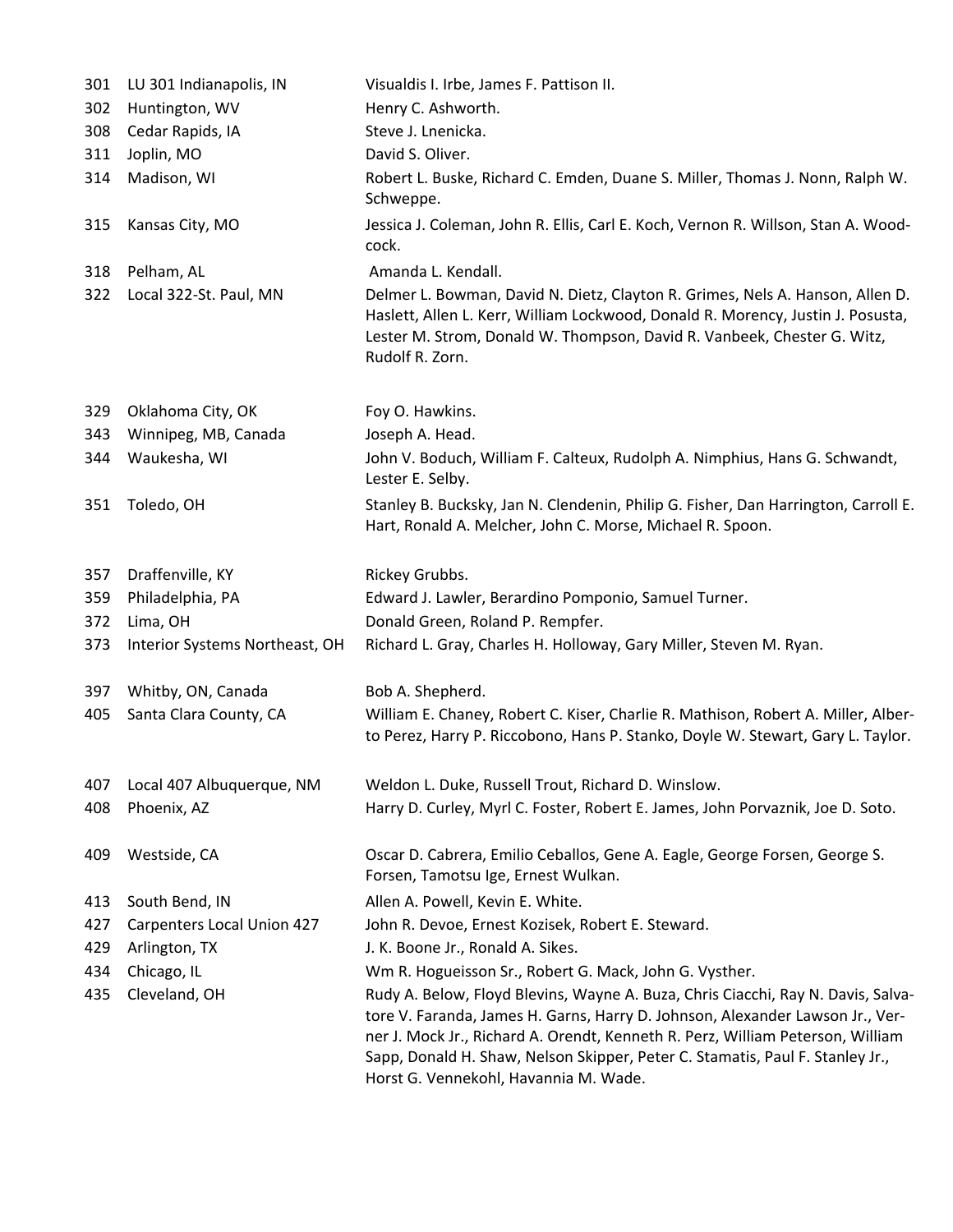| 465 | Chester County, PA         | Denis M. Gambescia, Priscilla L. Odonnell, Bruce C. Serball.                                                                                       |
|-----|----------------------------|----------------------------------------------------------------------------------------------------------------------------------------------------|
| 472 | Ashland, KY                | Marcus A. Gilliam, Barry W. Kiser.                                                                                                                 |
| 475 | Ashland, MA                | Donald F. Schrock.                                                                                                                                 |
| 510 | Berthoud, CO               | William M. Anthony.                                                                                                                                |
| 525 | Battle Creek/Kalamazoo, MI | Dale E. Vandenberg.                                                                                                                                |
| 547 | San Diego, CA              | Heinz T. Baldeaux, Harold V. Barber, Louis R. Bultez, Arthur J. Canfil, Rudy M.<br>Castaneda, Donald S. Medina, John E. Merfeld, Julian Olmscheid. |
| 548 | Minneapolis-St. Paul, MN   | Harold D. Becher.                                                                                                                                  |
| 551 | Houston, TX                | Clarence A. Bush, Jos A. Desormeaux, Charles E. Johnson, Ernest L. Placker Sr                                                                      |
| 558 | Elmhurst, IL               | Richard Saldana.                                                                                                                                   |
| 578 | Chicago, IL                | John H. Emerson III, William M. Krug, Henry C. Paulus, J. W. Schwemin Jr                                                                           |
| 579 | St John's, NL, Canada      | Patrick J. Connors, Benjamin J. Curtis, Wayne W. Parsons, Ernest C. Walsh.                                                                         |
| 587 | Pierre, SD                 | Brandon Burney.                                                                                                                                    |
| 599 | Hammond, IN                | Len Geissendorfer, Harold R. Neil, Jimmy K. Roberts Sr                                                                                             |
| 600 | Lehigh Valley, PA          | Paul J. Derr, Dennis L. Fehnel, Mark S. Kovacs, Ralston L. Vogel.                                                                                  |
| 604 | Morgantown, WV             | Harry A. Campbell.                                                                                                                                 |
| 605 | Monterey County, CA        | William P. Duncan, Emanuel S. Murray.                                                                                                              |
| 613 | Hampton Roads, VA          | Stedmon J. Futreal, Michael B. McLendon.                                                                                                           |
| 615 | Peru, IN                   | Stephen F. Ramey.                                                                                                                                  |
| 626 | Wilmington, DE             | Frederick D. Evans, George W. Hoffman, Edmond S. Ianni, Julian I. Jones, Ray-<br>mond M. Parosky, Robert P. Schuyler, Ervin W. Tucker.             |
| 630 | Long Beach, CA             | Terry L. Crisp, Pete Dolci, Frank Negley Jr., Earlee Shelton, Charles L. Wallace.                                                                  |
|     | 634 Salem, IL              | Robert K. Moore.                                                                                                                                   |
| 635 | Boise, ID                  | Alfred E. Thornton.                                                                                                                                |
| 640 | Metropolis, IL             | Ralph E. Powell.                                                                                                                                   |
| 645 | Scranton, PA               | James J. Balay, Robert A. Gilman, Joseph Hirko, Thomas J. Kraky.                                                                                   |
| 662 | Southwestern, IL           | Roy A. Candler, Wilferd H. Liefer, William P. Meehan, Alvin F. Schroeder, Josh-<br>ua A. Toennies, Billy D. Witbracht.                             |
| 664 | Madison County, IL         | Angelo J. Corradini, Mathew T. Wedding.                                                                                                            |
| 665 | Amarillo, TX               | Arthur W. Brewer Jr                                                                                                                                |
| 675 | Toronto, ON, Canada        | Carole Beauchamp, Patrick Brickett, David Farrow, Josip Kamber, Bozo Maglov,<br>Peter Meucci, Leslie Szabo, Mark Tomic.                            |
| 678 | Dubuque, IA                | Nicholas P. Hursh.                                                                                                                                 |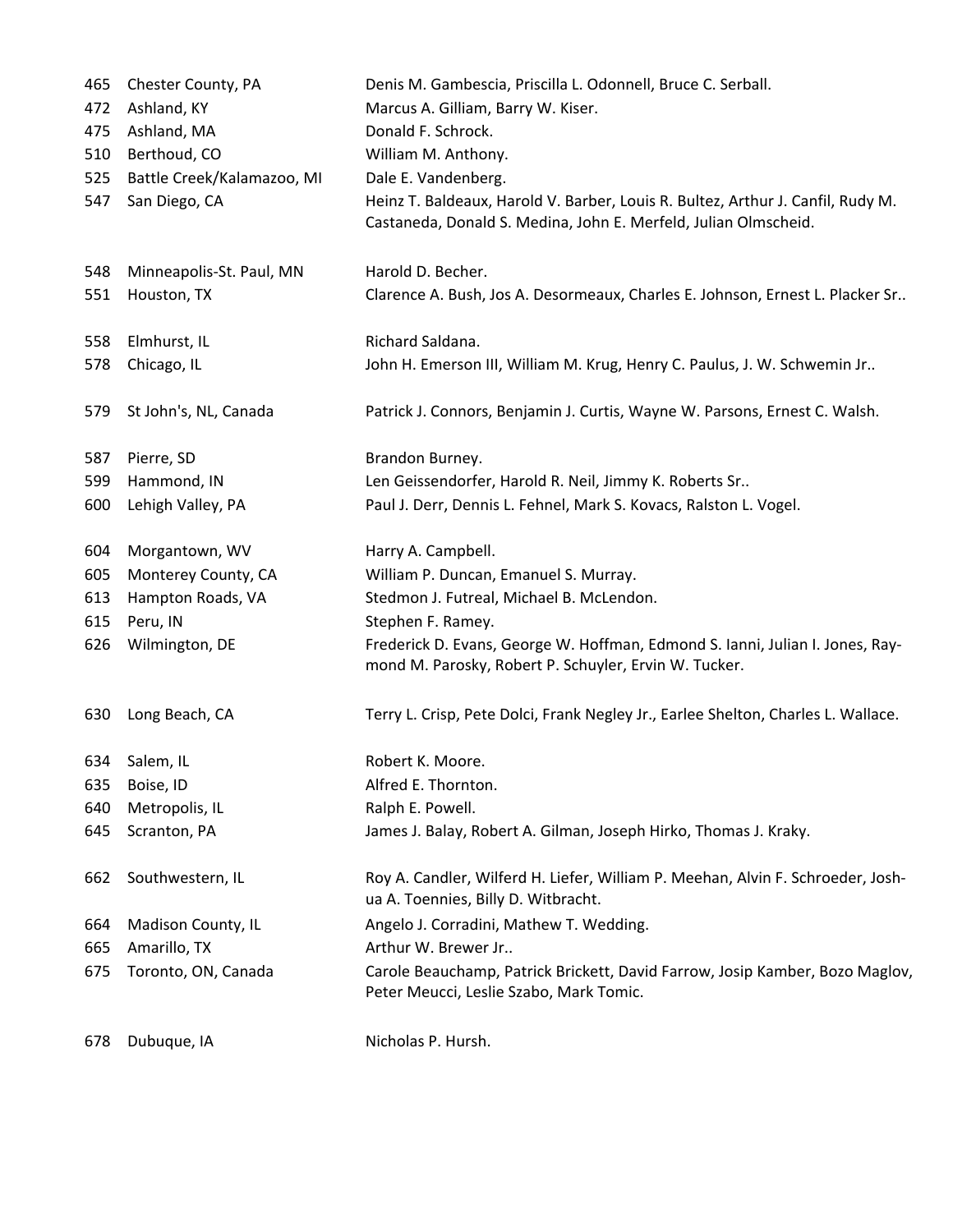| 687 | Detroit & Metro Area, MI      | Richard E. Anderson Jr., Charles L. Bale, Fred A. Bogen, Wm M. Bordynoski, F.<br>A. Cammarata, Bernard R. Cushion, Richard A. Dekeyser, Michael Dunham,<br>Gerald E. Durocher, Donald Hartway, Chris J. Henry, Frederick W. Hudson, Lou-<br>ie Kordus, Edward A. Kraft, Robert A. Ladouceur, Dale A. McDonald, Philip J.<br>Meldrum, Wm J. Milroy Jr., Raymond C. Nygaard, Charles J. Pongracz, James<br>Rutherford, Michael A. Schneider, Glenn A. Schweiger, Stephan Seelmann,<br>Frank Telegadas, Gerald R. Tolleson, Charles E. Turner, Arthur C. Weber, Na-<br>than Woolley. |
|-----|-------------------------------|-----------------------------------------------------------------------------------------------------------------------------------------------------------------------------------------------------------------------------------------------------------------------------------------------------------------------------------------------------------------------------------------------------------------------------------------------------------------------------------------------------------------------------------------------------------------------------------|
| 690 | Little Rock, AR               | William N. Cox.                                                                                                                                                                                                                                                                                                                                                                                                                                                                                                                                                                   |
| 701 | Fresno, CA                    | Ronald J. Boiles, Artiss H. Brown, Ken W. Cumbie, Christopher C. O'Guinn, Phil-<br>lip D. Randolph, Archie R. Spitzer.                                                                                                                                                                                                                                                                                                                                                                                                                                                            |
| 702 | Jacksonville, FL              | Timothy L. McCumsey.                                                                                                                                                                                                                                                                                                                                                                                                                                                                                                                                                              |
| 706 | Saginaw/Flint, MI             | Larry R. Boswell, John E. Gillingham, Harry H. Shaw, Robert L. Shephard, Mari-<br>on F. Sikoski.                                                                                                                                                                                                                                                                                                                                                                                                                                                                                  |
| 713 | Alameda County, CA            | Reijo U. Arakorpi, C. W. Blackburn, James L. Davis, Bobby G. Gifford, Jerry L.<br>Haskins, Andrew R. McLeod, Roger W. Stanfield, Robert W. Stanfill, Gerardus<br>Vanboxtel.                                                                                                                                                                                                                                                                                                                                                                                                       |
| 716 | Millwright Local 716 St Louis | William P. Bins.                                                                                                                                                                                                                                                                                                                                                                                                                                                                                                                                                                  |
| 721 | Los Angeles, CA               | Diego De La Cruz Ibarra, David A. Myer, Stanley H. Shono, Werner Urban.                                                                                                                                                                                                                                                                                                                                                                                                                                                                                                           |
| 731 | Sheboygan, WI                 | Donald C. Evans, Ralph H. Herzog, Earl S. Kerchefske.                                                                                                                                                                                                                                                                                                                                                                                                                                                                                                                             |
| 740 | New York, NY                  | Joseph P. Mirabile, William C. Pazderka.                                                                                                                                                                                                                                                                                                                                                                                                                                                                                                                                          |
| 743 | Bakersfield, CA               | Edward J. Cox, Donald F. Hitchcock, Curtis Nichols, Bill L. Self.                                                                                                                                                                                                                                                                                                                                                                                                                                                                                                                 |
| 744 | Fremont/Sandusky, OH          | Harry A. Coe, Leo L. Glovinsky, Norman E. Harman.                                                                                                                                                                                                                                                                                                                                                                                                                                                                                                                                 |
| 745 | Honolulu, HI                  | Ricky T. Akiyama, Ristantino Alfiche, Alvaro R. Baradi, Lorenzo L. Carrasco, Gay-<br>lord G. Chong, Lionel Galapia, Harry V. Heya, Michael K. Inoue, Thomas T. Ishii,<br>Stanley S. Ishikawa, George K. Kahananui, Tadao Kanemitsu, Jarrett Liu Jr.,<br>Jacinto Madrigal Jr., Herbert M. Miyahira, Edward Nakagaki, Satoshi Ojiri, Eu-<br>gene E. Perry, Pablo Rubonal, Thomas M. Sardinha, James M. Sugihara, Albert<br>K. Tabe, Shigeo Yamashita, Sungin Yang.                                                                                                                  |
| 746 | West Oahu-Hawaii              | Benjamin K. Naweli, Francisco Jerry I. Peralta, Romeo Ramos, Dennis D. Sar-<br>miento, Vanimonimo L. Tuiasosopo, Taketo Yoneshige.                                                                                                                                                                                                                                                                                                                                                                                                                                                |
| 751 | Santa Rosa, CA                | Warren McCray.                                                                                                                                                                                                                                                                                                                                                                                                                                                                                                                                                                    |
| 759 | Westmoreland County, PA       | Jon J. Best, Edward L. Toy Jr                                                                                                                                                                                                                                                                                                                                                                                                                                                                                                                                                     |
| 777 | Harrisonville, MO             | Jerry A. Mills.                                                                                                                                                                                                                                                                                                                                                                                                                                                                                                                                                                   |
| 792 | Rockford, IL                  | Jack R. Huddleston.                                                                                                                                                                                                                                                                                                                                                                                                                                                                                                                                                               |
| 803 | Orange, CA                    | Robert R. Briseno, Gerald Frolich, Carol D. Kerr, L. L. Williams Jr                                                                                                                                                                                                                                                                                                                                                                                                                                                                                                               |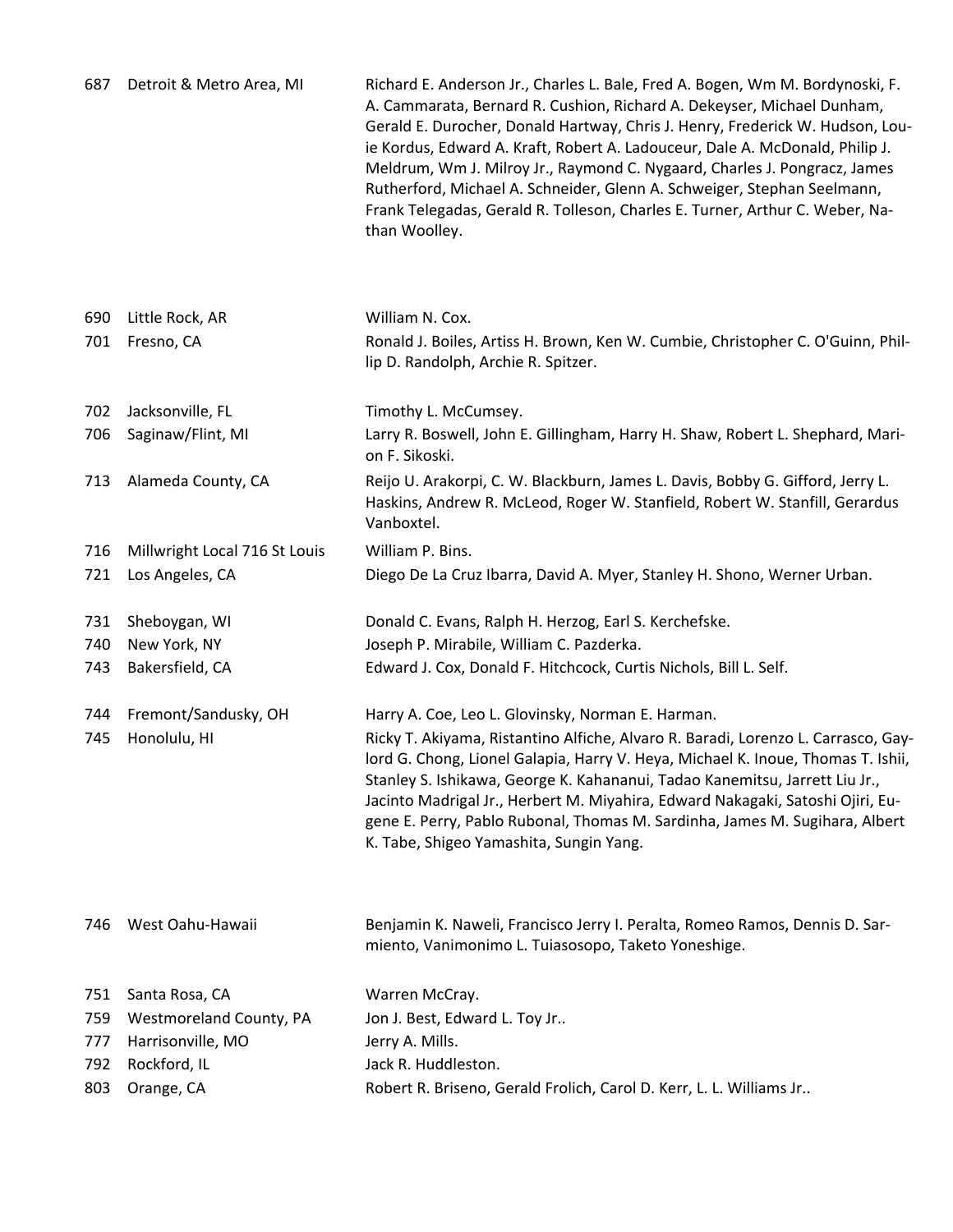| 808  | Blackfoot, ID                 | Duane D. Britton, Gary L. Sampson.                                                                                                                                                                                    |
|------|-------------------------------|-----------------------------------------------------------------------------------------------------------------------------------------------------------------------------------------------------------------------|
| 839  | Des Plaines, IL               | John J. Palinski, Michael S. Ralston, Wladyslaw Skubis, Donald J. Soderberg,<br>Richard L. Wardzala, Robert C. Wedell, Ronald J. Wojciuch, Theodore F.<br>Woytowicz.                                                  |
| 845  | Delaware County, PA           | James H. Elser, Brian C. Hennessy, Jason J. Schatzman, Joseph Torres.                                                                                                                                                 |
| 899  | Parkersburg, WV               | Delno D. Truex.                                                                                                                                                                                                       |
| 916  | Aurora, IL                    | Daniel Smith, Jim L. Tilley Sr                                                                                                                                                                                        |
| 926  | Brooklyn, NY                  | Michael A. Brown, Gabriel A. Olsen, Ivar Rydstrom, Lester O. Watson, Elisha<br>Williams.                                                                                                                              |
| 943  | Tulsa, OK                     | Leonard L. Roach.                                                                                                                                                                                                     |
| 944  | San Bernardino, CA            | Roman M. Aguilar, Noel Caravantes, Frank Montano, Ivan O. Paulson.                                                                                                                                                    |
| 945  | Jefferson City, MO            | Leander P. Berendzen.                                                                                                                                                                                                 |
| 947  | Ridgway Pennsylvania, PA      | Richard T. Agro, Matthew J. Johnson.                                                                                                                                                                                  |
| 948  | Sioux City, IA                | Richard E. Bailey, Charles L. Keleher.                                                                                                                                                                                |
| 955  | Appleton, WI                  | Richard L. Holcomb.                                                                                                                                                                                                   |
| 971  | Reno, NV                      | Marvin L. Baney, Vincent D. Bolt, Russell G. Siders, Hilman Tobey.                                                                                                                                                    |
| 1000 | Tampa, FL                     | William P. Sayre.                                                                                                                                                                                                     |
| 1004 | Jackson/Lansing, MI           | John R. Cochrane, Thomas L. Cremeans, Robert G. Rosborough.                                                                                                                                                           |
| 1005 | Hobart, IN                    | J. B. Howard Jr., Daniel E. Ingram, Andrew Mitchell Jr., Charles W. Nannenga,<br>Charles E. Sapper, Richard D. Tallant, Peter F. Znika.                                                                               |
| 1009 | St John'S, NL, Canada         | Craig D. Piercey, Aiden Whelan Sr                                                                                                                                                                                     |
| 1016 | Muncie, IN                    | Jack V. Parker, John Shepherd.                                                                                                                                                                                        |
| 1017 | Redmond, OR                   | John R. Williamson.                                                                                                                                                                                                   |
| 1024 | Cumberland, MD                | Willard D. Ellifritz, Olyn M. Teter.                                                                                                                                                                                  |
| 1027 | Chicago, IL                   | Frank Cukierski, Bortolo Delazzer, George Favre, Frank Jankowski.                                                                                                                                                     |
| 1045 | Detroit, MI                   | James W. Fly, Versel L. Harriger, Thomas C. Jean, John A. Kaminski, Stanley<br>Warenzak.                                                                                                                              |
| 1073 | Philadelphia, PA              | Edward V. Hagen, Robt B. Jackson Jr                                                                                                                                                                                   |
| 1074 | Eau Claire, WI                | Michael J. Davis, Lonnie L. Lee, Louis G. Rineck.                                                                                                                                                                     |
| 1076 | Millwrights Kentucky & Indian | Shelby L. Charley, Charles R. Dutton, Wayne D. Kamp, Richard L. Renn Jr., Ste-<br>ven R. Sheets.                                                                                                                      |
| 1090 | Millwright & Piledrivers Ohio | George F. Dalton, John E. Daniel, Vernon E. Furbay, Grant A. Gonzalez, Gary<br>Horvath, Russell D. Hughes, Mark C. Marling, John D. Morgan, Duane L. Nicka,<br>Michael W. Probst, Michael Siembida, Daniel R. Virgin. |
| 1091 | Bismarck Mandan, ND           | James R. Dirk.                                                                                                                                                                                                        |
| 1098 | Baton Rouge, LA               | Eric L. Flowers, Johnny L. Hodges, Gene Hutchinson, Sam W. Murray, Carlton<br>Smart.                                                                                                                                  |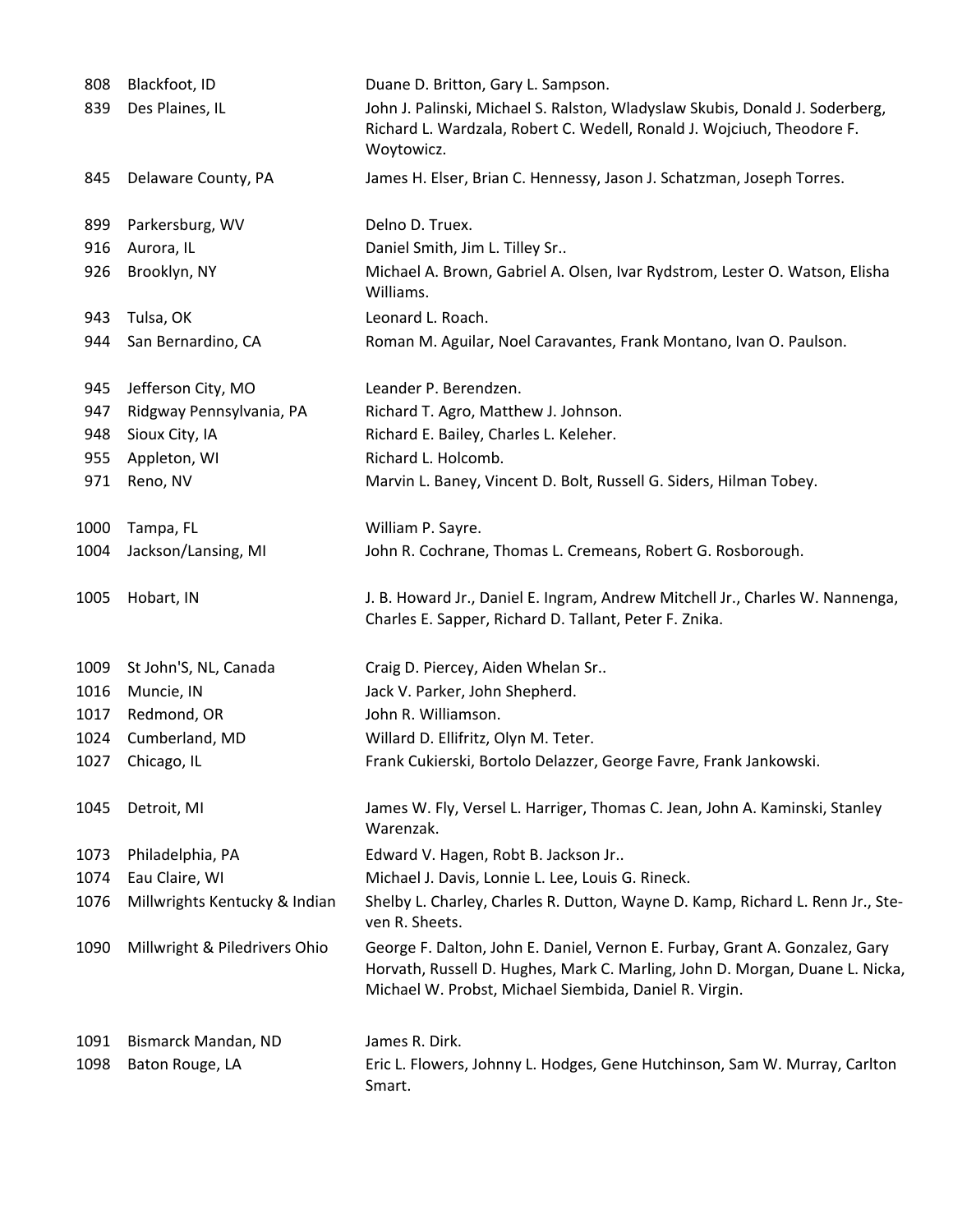| 1102 | Detroit, MI                   | Tony A. Dillion, Lyle R. Foote, Carl D. Messer, Dave D. Raniszewski, Jose A. San-<br>tiago.                                                                                                        |
|------|-------------------------------|----------------------------------------------------------------------------------------------------------------------------------------------------------------------------------------------------|
| 1121 | Boston Vicinity, MA           | Craig M. King.                                                                                                                                                                                     |
| 1136 | Kettle Falls, WA              | Andrew J. Rose.                                                                                                                                                                                    |
| 1143 | Lacrosse, WI                  | Edwin J. Schumacher.                                                                                                                                                                               |
| 1145 | Washington, DC                | Gilbert W. Cook.                                                                                                                                                                                   |
| 1146 | Green Bay, WI                 | Corey G. Havlovitz, Harold A. Jaklin, Mitchell C. Miller, Harvey Werner.                                                                                                                           |
| 1151 | Thunder Bay, ON, Canada       | Walter Szkwarek.                                                                                                                                                                                   |
| 1155 | Columbus, IN                  | John O. Manion.                                                                                                                                                                                    |
| 1159 | Point Pleasant, WV            | Murl W. Donahue.                                                                                                                                                                                   |
| 1163 | Syracuse, NY                  | William L. Hohn.                                                                                                                                                                                   |
| 1176 | Fargo, ND                     | Cecil R. Zarling.                                                                                                                                                                                  |
| 1178 | Halifax, NS, Canada           | Joseph A. Bellefountaine, James A. Crispo, Kevin G. Murphy.                                                                                                                                        |
| 1185 | Chicago, IL                   | Donald W. Asplund, John P. Gaffney, Donald W. Gast, Glenn L. Lorenz Jr., David<br>J. Schmack.                                                                                                      |
| 1207 | Charleston, WV                | Charles W. Pauley.                                                                                                                                                                                 |
| 1209 | Florence, AL                  | Tim S. Bradford.                                                                                                                                                                                   |
| 1234 | Detroit, MI                   | Philip Accettura, Patrick T. Thompson.                                                                                                                                                             |
| 1244 | Windsor, ON, Canada           | Joseph Carron, Wilfred A. Menear.                                                                                                                                                                  |
| 1245 | Las Cruces, NM                | Howard F. Conyers.                                                                                                                                                                                 |
| 1256 | Sarnia, ON, Canada            | Duncan McKellar.                                                                                                                                                                                   |
| 1260 | Iowa City, IA                 | Kelly J. Finn, LaRoy C. VanderVeer.                                                                                                                                                                |
| 1263 | Atlanta, GA                   | Robert L. Stephens Jr., Jerrod W. Tyre, Jerry L. Womble.                                                                                                                                           |
| 1266 | Austin, TX                    | James Butler, William W. Dunagan Jr                                                                                                                                                                |
| 1281 | Anchorage, AK                 | Jerry A. Boyd, David J. Nesgoda, Wolfgang H. Nowka, Tim W. Storie.                                                                                                                                 |
| 1310 | St Louis, MO                  | Joseph L. Dierker.                                                                                                                                                                                 |
| 1325 | Edmonton, AB, Canada          | Gerald K. Boyko, Emery H. Caissie, Oswald Chambers, Filipe Desousa, Michel<br>Dubeau, Gerard J. Dussault, Ivone Kahiko-Owens, Brad MacKenzie, Richard<br>McDonald-Chiasson, Reginald E. Smallwood. |
| 1348 | Virginia, MN                  | Luray M. Weiher.                                                                                                                                                                                   |
| 1349 | Two Rivers, WI                | Conrad Vogel.                                                                                                                                                                                      |
| 1405 | Halifax, NS, Canada           | Bradley W. Knoll.                                                                                                                                                                                  |
| 1410 | Kingston, ON, Canada          | Richard Charron.                                                                                                                                                                                   |
| 1419 | Johnstown, PA                 | George M. Barney, William D. Maurer, Joseph C. Sturiale.                                                                                                                                           |
| 1445 | Topeka, KS                    | Carl E. Bohnenkemper.                                                                                                                                                                              |
| 1460 | Edmonton, AB, Canada          | Paul Green.                                                                                                                                                                                        |
| 1462 | <b>Bucks County, PA</b>       | Jeffrey Miller, Bruce White.                                                                                                                                                                       |
| 1463 | Omaha, NE                     | Matthew Kuhfahl.                                                                                                                                                                                   |
| 1503 | Portland, OR                  | Eugene Lausche, Terrell Stein.                                                                                                                                                                     |
| 1505 | New Mexico State Interior Sys | Sebastian Melero.                                                                                                                                                                                  |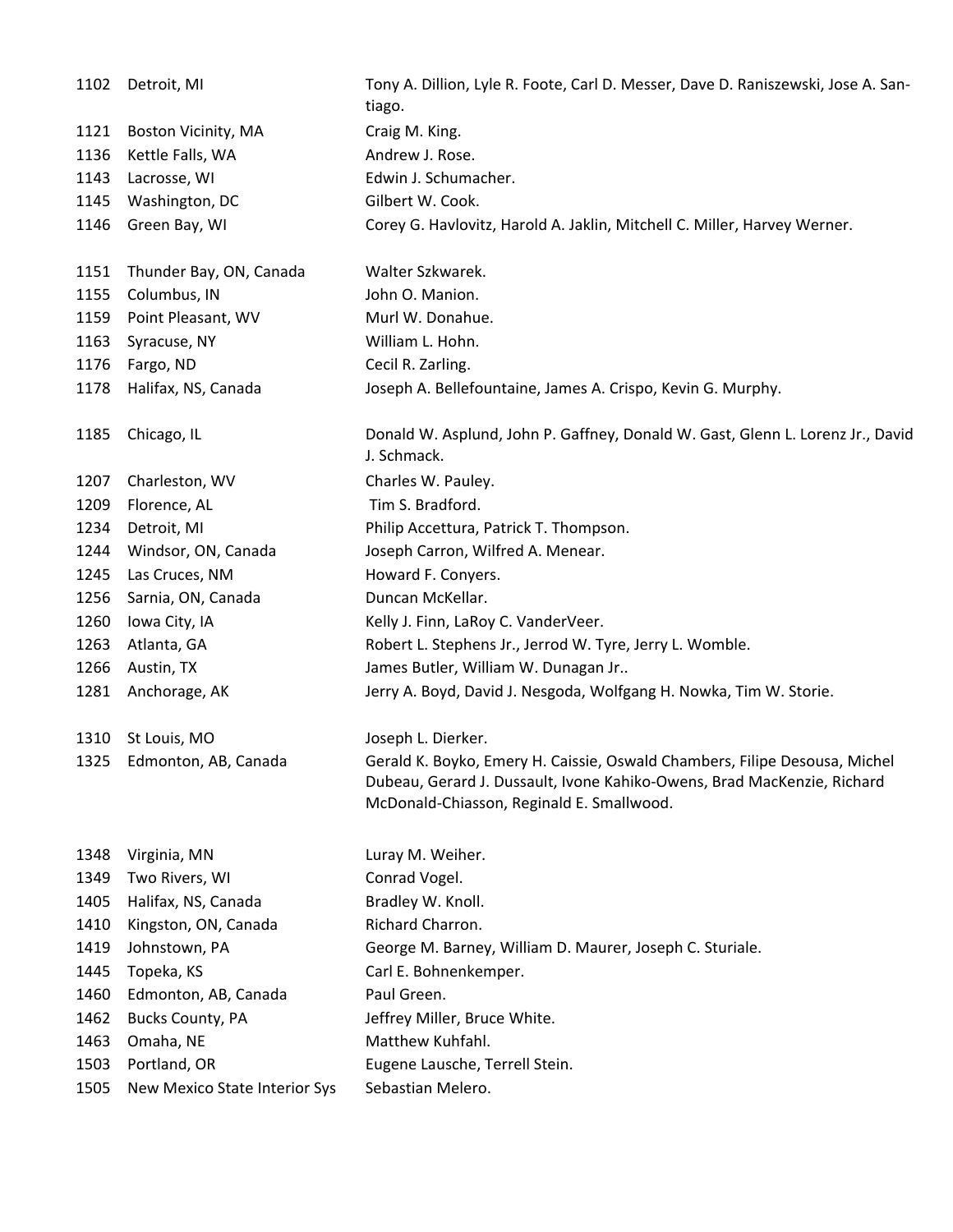| 1506 | Los Angeles, CA                     | Richard B. Dela Rosa, Patrick D. Finch, Jose A. Soriano, William E. True.                                                                                         |
|------|-------------------------------------|-------------------------------------------------------------------------------------------------------------------------------------------------------------------|
| 1510 | Upper Peninsula, MI                 | Leslie J. Pelto.                                                                                                                                                  |
| 1529 | Kansas City, KS                     | Anthony R. Hoedl, Roger D. Kaufman, Clayton O. Littler.                                                                                                           |
| 1539 | Chicago, IL                         | Donald Fyfe, Milton A. Grosse, Dale R. Potter.                                                                                                                    |
| 1553 | Culver City, CA                     | James G. Cooksey, Steven C. Rocheleau.                                                                                                                            |
| 1554 | Millwrights-Nashville, TN           | Robert E. Hamilton, Clois W. Hester, James E. Lucas, James B. Westbrook.                                                                                          |
| 1556 | New York, NY                        | Ward V. Coles, Ferdinand Deleon, Herbert M. Johnson, Edward J. Keidong,<br>Richard McDonnell, Michael R. McQuade, Steve Seaman, Gunnar Ugland, Jo-<br>seph Zuech. |
| 1588 | Sydney, NS, Canada                  | Placide J. Deveaux, William H. Naugler, Alban J. Thomas.                                                                                                          |
| 1595 | Montgomery County, PA               | Wm J. Mcelenney, Edw J. Nozisko, Joseph Schlack.                                                                                                                  |
| 1596 | St Louis, MO                        | Arthur R. Burkhardt, Charles R. Kleine, H. C. McFerron Jr., Thomas G. Skalas,<br>Ernest Yerke.                                                                    |
| 1599 | Redding, CA                         | Hartman H. Dick, Howard W. Larsen.                                                                                                                                |
| 1607 | Millwright Local 1607, CA           | Robert G. Eppinger, Alfred W. Kerr, Calvin L. Lindquist, Gary R. Linnell, Robert<br>M. Murdy.                                                                     |
| 1650 | Lexington, KY                       | Estill Isaacs.                                                                                                                                                    |
| 1665 | Alexandria, VA                      | Manuel C. Gonzalez.                                                                                                                                               |
| 1669 | Fort William, ON, Canada            | Tyson J. Romyn.                                                                                                                                                   |
| 1693 | Chicago, IL                         | Michael J. Jones Sr., Stephen M. Long, Colleen C. Rush.                                                                                                           |
| 1755 | Parkersburg, WV                     | Robert J. Friend, James T. Isaac Jr., William J. Mellert.                                                                                                         |
| 1759 | Bethel Park, PA                     | Jordon L. Ryan.                                                                                                                                                   |
| 1770 | Cape Girardeau, MO                  | Edgar L. Woodard.                                                                                                                                                 |
| 1780 | Las Vegas, NV                       | John G. Banova, Victor R. Harlan, Vernon D. Rice, Wessel T. Vermy.                                                                                                |
| 1795 | Farmington, MO                      | Jas E. Rawson.                                                                                                                                                    |
| 1809 | Hialeah, FL                         | Ronald A. Caldwell, Ernest M. Howard, George R. Johns.                                                                                                            |
| 1823 | Philadelphia, PA                    | Piero R. Andreini, Michael J. Carfagno Sr                                                                                                                         |
| 1839 | Washington, MO                      | James L. Fiedler, Frank A. Heimann, Dick D. Hudson.                                                                                                               |
| 1846 | New Orleans, LA                     | Michael W. Magee, James C. Sumrall.                                                                                                                               |
| 1856 | Philadelphia, PA                    | Frederick Olivari.                                                                                                                                                |
| 1865 | Minneapolis, MN                     | Stan A. Ciolkosz.                                                                                                                                                 |
| 1889 | Downers Grove, IL                   | Norman Weber.                                                                                                                                                     |
| 1905 | Orlando FL                          | Theodore M. George, James O. Spurlock.                                                                                                                            |
| 1907 | Greater Vancouver, BC, Canada       | Steven Struyk.                                                                                                                                                    |
| 1916 | Hamilton, ON, Canada                | William R. Gibson.                                                                                                                                                |
| 1925 | Columbia, MO                        | Edward L. Pasley.                                                                                                                                                 |
| 1936 | Lewistown, PA                       | James W. Knepp.                                                                                                                                                   |
| 1946 | London, ON, Canada                  | Morris E. Darling, G. Dipierdomenico.                                                                                                                             |
| 1977 | Las Vegas, NV                       | Travis T. Owl, Ernest T. Sandoval, Ronald C. Winningham.                                                                                                          |
| 1985 | Prov Of Saskatchewan, SK,<br>Canada | Jonathan Cawthron, Joe Podhorodeski.                                                                                                                              |
| 1996 | Vermont/Maine                       | Phillip M. Bowler Jr                                                                                                                                              |
| 2041 | Ottawa, ON, Canada                  | Jason Larue, Victor G. Quintal.                                                                                                                                   |